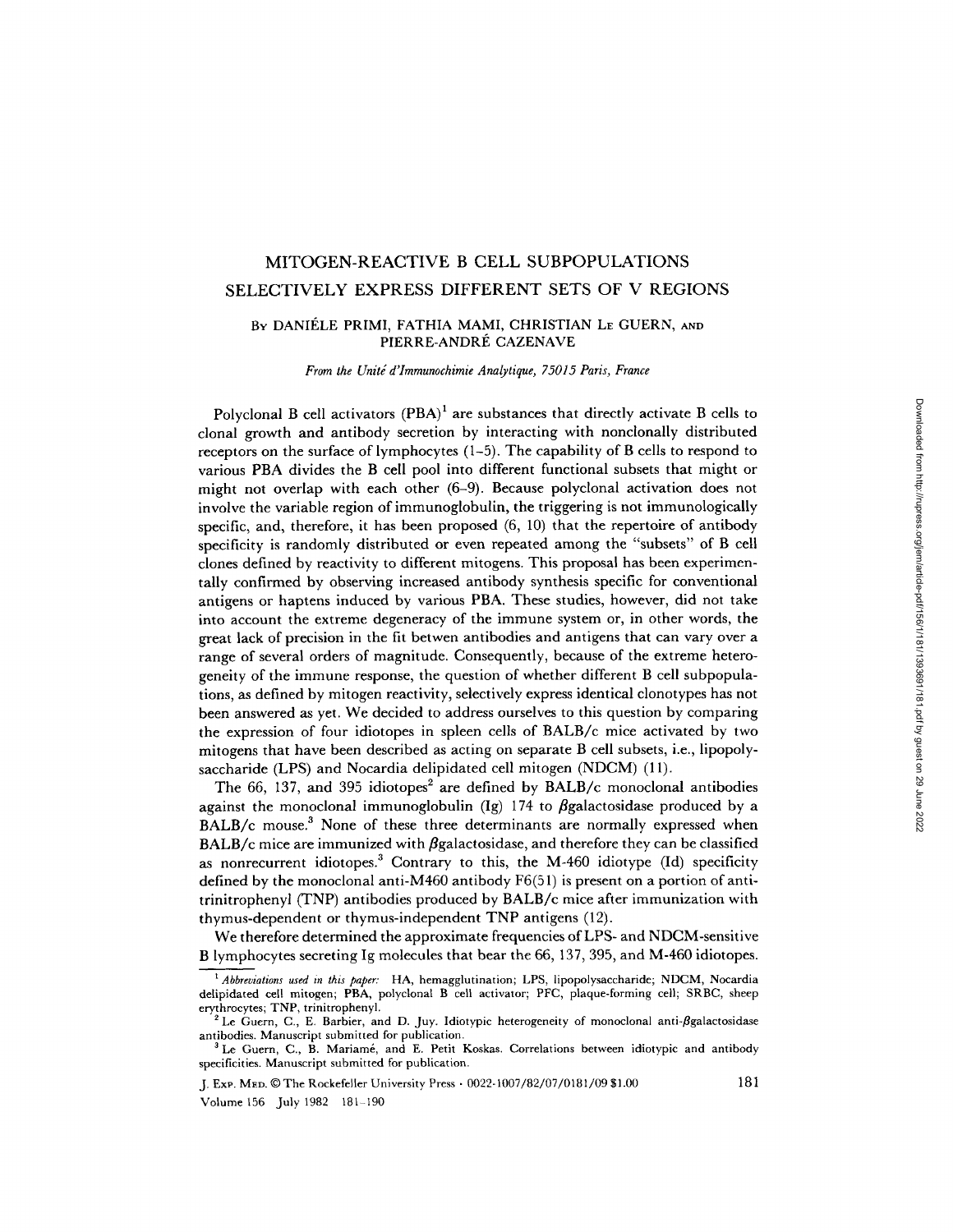## 182 POLYCLONAL B CELL ACTIVATORS AND V GENE REPERTOIRE

The repertoire can be defined in quantitative terms as the frequency of B cells that are precursors for clones secreting Ig with a given specificity. These frequencies are determined in vitro by analyses limiting the number of specific precursors in culture to one.

The results presented here  $(a)$  confirm our previous observation demonstrating that polyclonal activation results in the phenotypic expression of normally silent clones  $(13)$  and  $(b)$ , more importantly, clearly indicate that the V gene repertoire is not randomly distributed on mitogen-reactive B cell subpopulations. The implications of these findings for our understanding of the mechanisms underlying the selection of the available idiotypic repertoire are discussed.

## Materials and Methods

*Animals.* BALB/c mice were obtained from the Pasteur Institut Paris, France.

*Mitogens and Antigen.* LPS W from *S. typhimurium* was obtained from Difco Laboratories, Detroit, MI. NDCM was a kind gift from Dr. J.-F. Petit and Dr. R. Ciorbaru. *Bgalactosidase* from *Escherichia coli* was obtained from Sigma Chemical Co., St Louis, MO.

*Culture Conditions and Frequency Determinations.* Frequency analysis was performed with LPS and NDCM as described by Andersson et al.  $(14)$  and Barnabé et al.  $(15)$ . Spleen cell suspensions were cultured in RPMI 1640 supplemented with glutamin, antibiotics, 10% fetal calf serum, and  $2 \times 10^{-5}$  2-mercaptoethanol in the presence of rat or BALB/c irradiated thymus filler cells at a concentration of  $3 \times 10^6$  cells/ml. At each cell dose, 96 replicate cultures were set up and assayed at day 5 for Ig-secreting plaque-forming cells (PFC) by using a staphylococcal protein A plaque assay (16). Alternatively, cultures were continued to days 10- 14, and the supernatants were assayed for the presence of idiotopes. Rabbit anti-mouse classspecific Ig were a kind gift of Dr. A. Coutinho.

*Idiotope Determinations.* Sheep erythrocytes (SRBC) were coupled by the CrCl<sub>3</sub> method with  $\beta$ galactosidase, 137, 66, 395, and F6(51) and mixed in V-shaped microtiter plates with culture supernatant at a final concentration of 0.5%. After 2 h incubation at room temperature, the number of positive (agglutinated) wells was recorded.

*Antibody Preparation.* M-460 myeloma protein was purified on a dinitrophenyl-Lys-Sepharose-CNBC-4B column as previoulsy described (12). F6(51) anti-M-460 was obtained and purified as previously described (17).

The anti- $\beta$ galactosidase 174 monoclonal antibody was obtained by the fusion of BALB/c anti- $\beta$ galactosidase spleen cells and Sp2/0.<sup>3</sup> 137, 66, and 395 anti-174 monoclonal antibodies were obtained as described in footnote 2. Briefly, BALB/c mice were immunized with  $100 \mu$ g of 17-4 protein copolymerized with keyole limpet hemocyanin in complete Freund's adjuvant. This was followed 15 d later by a second injection of the same dose of antigen in incomplete Freund's adjuvant and by one injection of copolymer in saline. Spleen cells from these animals were then fusioned with Sp2/0, and anti-17-4 hybrids were screened and cloned. The products of clones 137, 66, and 395 were purified by absorption on a Sepharose CNBr column followed by elution with a glycine-HC1 buffer (0.2 M, pH 2.2).

#### Results

*Sensitivity and Specificity of the Assay.* Previous immunochemical studies<sup>2</sup> on the fine specificity of 137, 66, and 395 antibodies clearly demonstrated that these proteins recognize different idiotopes situated in the vicinity of the  $\beta$ galactosidase-binding site of the 174 Ig. To test the sensitivity and the specificity of our assay, we measured the capability of 174 and M-460 to agglutinate SRBC coupled with  $\beta$ galactosidase or with the monoclonal antibodies F6(51), 66, 137, and 395, which are all  $\gamma$ 1  $\kappa$  proteins. As shown in Table I, 174 agglutinated 66, 395, 137, as well as  $\beta$ galactosidase but not F6(51) SRBC. Contrary to this, M-460 displayed agglutinating activity only against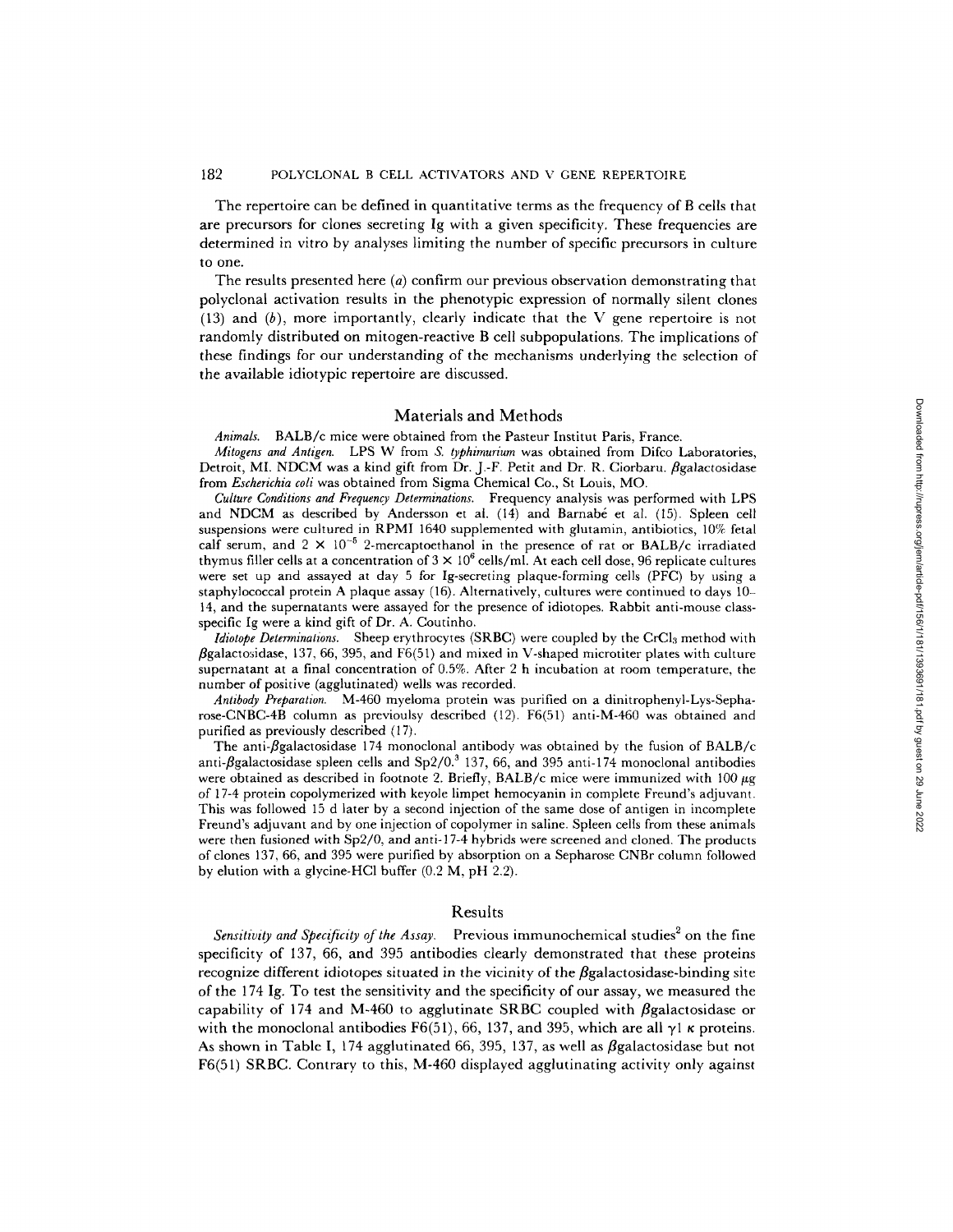F6(51)-SRBC. These results therefore confirm the specificity of the interactions. The data in Table I also show that the hemagglutination (HA) assay could detect at least 0.1 ng of specific antibodies. Because under our same culture conditions it has already been demonstrated that a single B cell clone secretes 30 ng of A5A-positive Ig in the culture supernatants (18), we consider the sensitivity of the HA test more than adequate for our studies.

*Frequencies of LPS- and NDCM-reactive BALB/c Spleen Cells.* Because the aim of our studies was to compare the idiotypic repertoire induced by LPS with the one revealed by NDCM, we found it necessary to determine the total number of B cells reactive to the two mitogens. This frequency determination was done in vitro at cell concentrations limiting the numbers of clones producing Ig to around one per culture. According to Poisson's distribution, one B cell precursor for a clone of cells secreting molecules is present in that number of cells plated in individual cultures that let 63% of all cultures appear positive in the assay (19). First, we screened spleen cells of normal BALB/c mice cultured in the presence of either LPS or NDCM for the approximate frequency of total Ig PFC-secreting clones in twofold dilutions from 100 to 6 cells per culture. For these determinations, 48 cultures were tested at each cell concentration. The data shown in Fig. 1 shows the frequency of LPS- and NDCM-reactive B cells in a given spleen cell preparation. These frequencies are quite similar, although the number of NDCM B cell precursors seems slightly larger than the one of the LPSsensitive B cells.

TABLE I *HA Titers of M-460 and 17-4 Monoclonal Antibodies* 

|                     | $\beta$ galactosid- | $HA$ titer (Log 2) |         |          |          |  |  |  |  |  |
|---------------------|---------------------|--------------------|---------|----------|----------|--|--|--|--|--|
| Monoclonal antibody | ase-SRBC            | $F6(51)$ SRBC      | 66-SRBC | 137-SRBC | 395-SRBC |  |  |  |  |  |
| M-460               |                     | 18                 |         |          |          |  |  |  |  |  |
| $17 - 4$            | 19                  |                    |         | 18       |          |  |  |  |  |  |

25- $\mu$ l of a solution of 100  $\mu$ g/ml of purified monoclonal antibodies was serially diluted and tested for HA activity using SRBC coupled with the indicated ligands.



FIG. 1. The indicated numbers of spleen cells from normal BALB/c mice were cultured in the presence of either LPS (0) or NDCM (I) in groups of 48 replicates and assayed on day 5 for Igsecreting cells with protein-A SRBC.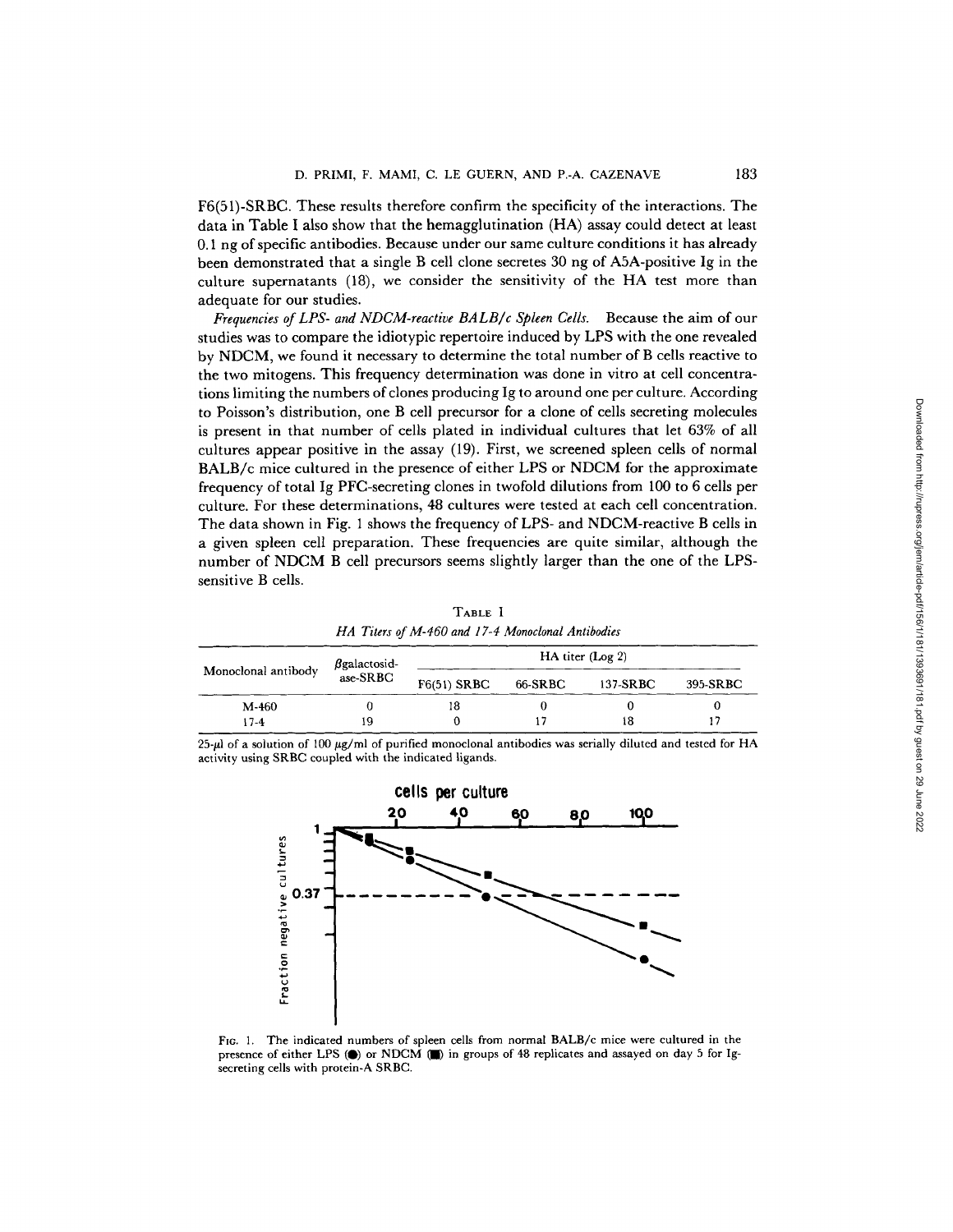*Frequencies of Idiotopes Producing B Cells.* Having established the frequencies of B cells reactive to the two mitogens, we proceeded to determine the absolute numbers of NDCM- or LPS B-sensitive lymphocytes secreting Ig with  $\beta$ galactosidase activity or positive for the idiotopes under study. For this, supernatants of each individual culture (96 cultures for each cell concentration) were tested for HA activity against SRBC substituted with the relevant ligand. The approximate numbers of anti- $\beta$ galactosidase B cell clones induced by the two mitogens is shown in Fig. 2. Thus, apparently, the number of antigen-specific B cell precursors is similar, if not identical, in the LPS- and NDCM-responsive B cell pool, confirming, therefore, the notion that the repertoire of antibody specificities seems to be repeated among the subsets of B



FIG. 2. Spleen cells from BALB/c mice were treated with anti-Thy-1.2 and complement and cultured at the indicated concentrations either with LPS or NDCM. Results represent groups of 96 replicates assayed for the presence of anti-*ß*galactosidase antibodies or for the indicated idiotopes in the supernatants after 12 d.

TABLE II *Absolute Frequencies of Anti-flgalactosidase and Idiotope-secreting Clones among LPS- and NDCM-reactive*   $B$  Cells in Normal BALB/c Mice

| Mitogen     | Ig-secret-<br>ing<br>clones/to-<br>tal B<br>spleno-<br>cytes | Anti- $\beta$ galac-<br>tosidase<br>clones | M460 Id-<br>positive<br>clones | 66 Id-positive<br>clones | 137 Id-posi-<br>tive clones | 395 Id-posi-<br>tive clones |
|-------------|--------------------------------------------------------------|--------------------------------------------|--------------------------------|--------------------------|-----------------------------|-----------------------------|
| LPS         | 1/30                                                         | 1/2,000                                    | 1/1,800                        | <1/10,000                | 1/2,000                     | <1/5,000                    |
| <b>NDCM</b> | ./25                                                         | 1/2,400                                    | 1/2,200                        | 1/2,400                  | 1/2,000                     | <1/5,000                    |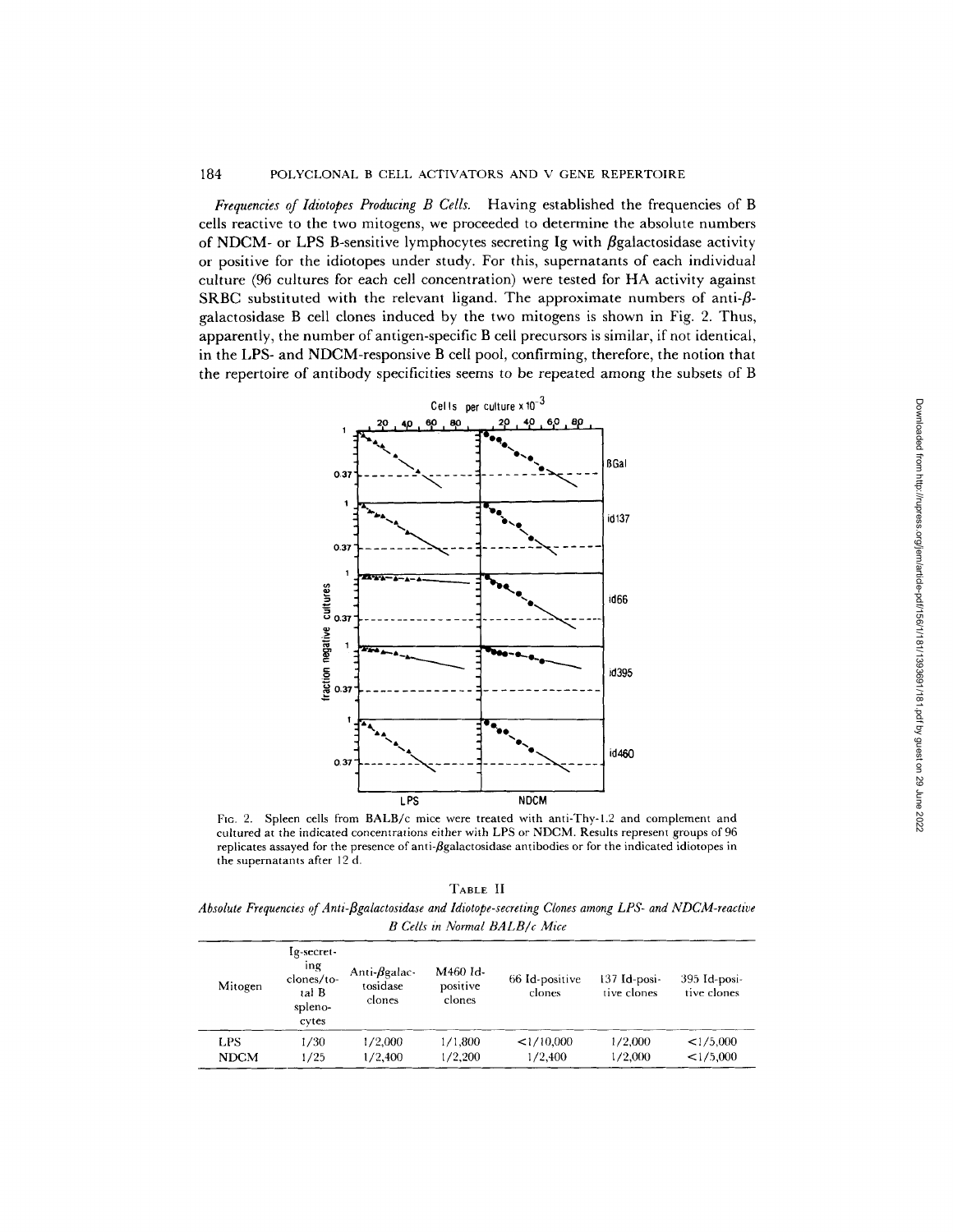cell clones defined by reactivity to different mitogens. The analysis of the frequency of idiotope-positive B cell precursors, however, gave different results. Although the numbers of F6(51), 137, and 395 idiotope-positive precursors were found similar in both the LPS- and NDCM-sensitive B cell populations, the absolute numbers of 66 positive cells varied dramatically, depending on the mitogen added to the cultures. Because we can detect all clones stimulated by LPS or NDCM, we can correlate the frequencies of 66 idiotope-producing B cells to the total number of mitogen-reactive B cells and can therefore calculate the absolute frequencies of 66 idiotope-positive precursors within the pool of LPS- or Nocardia-reactive B cells (Table II). Thus, 1 in 2,000 Nocardia-reactive B cells express the 66 idiotope, whereas among the LPS B cell pool the frequency ofB lymphocytes secreting this idiotope marker is almost negligible.

Of all the cell types analyzed, only the data obtained for the frequency of Igproducing cells and for  $\beta$ galactosidase activity could be completely related to a linear degression of the logarithm of the fraction of negative cultures. All other curves showed a mild leveling off in their degression line when the cell number exceeded 5  $\times$  10<sup>4</sup> cells/culture. For these reasons we tested smaller differences of cell concentrations where mitogen-reactive B cell precursors became limiting. The data obtained at cell concentrations lower than  $5 \times 10^4$  cells/culture, however, fits a linear degression line and we have, therefore, extrapolated these degression lines in a linear fashion.

It should also be mentioned that although the data expressed in Fig. 2 is representative of a single experiment, identical results were repeatedly obtained in a series of five independent frequency determinations.

*Anti-LPS Antibodies Are Not Responsible for the Differences in the Numbers of 66 Id-positive B Cells.* The specific preferential binding of the antigenic determinants on PBA molecules to specific Ig receptors makes the dose-response profile to PBA markedly different between specific and mitogenic response (20). Consequently, mitogenic activation occurs at high concentrations, whereas induction of specific antigen-binding



Fie. 3. Spleen ceils from BALB/c mice were treated with anti-Thy-l.2 and complement and cultured at the indicated concentrations with 50  $\mu$ g/ml of LPS and NDCM. Results represent groups of 96 replicates assayed for the presence of idiotope 66 in the supernatant after 12 d.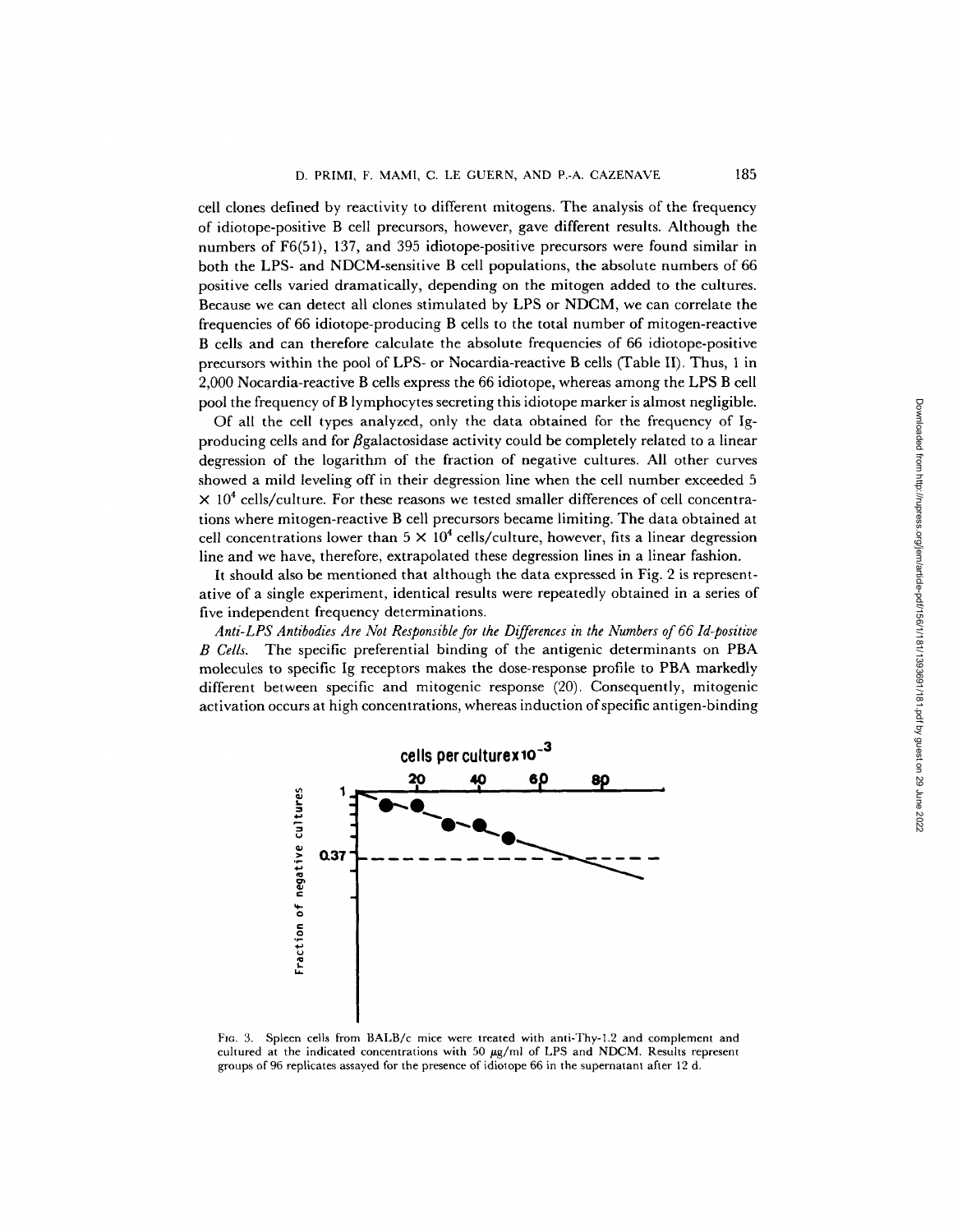|                             |                   | Thanthout of the Davidsses of LID and INDOIN Diminimum |                |            |                   |            |                   |              |            |                |                |            |               |                |                |
|-----------------------------|-------------------|--------------------------------------------------------|----------------|------------|-------------------|------------|-------------------|--------------|------------|----------------|----------------|------------|---------------|----------------|----------------|
|                             | <b>IgM</b><br>Dav |                                                        | $IgG_1$<br>Dav |            | $IgG_{2a}$<br>Dav |            | IgG <sub>2b</sub> |              |            | $IgG_3$<br>Dav |                |            |               |                |                |
| Cultures stimu-<br>lated by |                   |                                                        |                |            |                   |            | Dav               |              |            |                |                |            |               |                |                |
|                             | 6                 |                                                        | 8              | 6.         |                   | -8         | - 6               | 7            | 8          | -6             | -7             | 8          | -6            |                | 8              |
| LPS<br><b>NDCM</b>          | 12.960<br>11.957  | 11.610<br>14.490                                       | 2.115<br>5.960 | 306<br>153 | 648<br>729        | 573<br>663 | 150<br>120        | 687<br>1,240 | 672<br>474 | 702<br>504     | 1,236<br>1,068 | 930<br>804 | 2.952<br>156. | 4.020<br>2,520 | 4,080<br>3,568 |

TABLE III *Induction of lgG Subclasses by LPS and NDCM Stimulation* 

Spleen cells from BALB/c mice were treated with anti-Thy-1.2 and complement and cultured in the presence of 50 µg/ml of the indicated mitogens at a concentration of  $2 \times 10^5$  cells/ml. Results represent the mean of six individual cultures.

cells occurs at low concentrations. Another important feature of mitogenic activation is that high doses of ligands switch off the specific cells at the same time that nonspecific cells are activated. This phenomenon, together with the multitude of evidence showing that the presence of an idiotope is not necessarily linked to antibody specificity, makes it possible that the low frequency of 66 positive B cells obtained by LPS activation occurs because the majority of 66 positive B cells specifically recognize LPS. To test this possibility, we determined the frequency of 66 positive B cells in cultures containing optimum mitogenic doses of LPS and NDCM. As shown in Fig. 3, the degression lines obtained by the mixture of the two ligands was very similar to the one induced by Nocardia alone. These results clearly exclude the hypothesis that the reason for the low frequency of 66 positive LPS-sensitive B cells observed can be traced to the existence of 66 idiotope-positive anti-LPS antibodies.

*Ig-C Gene Expression Induced by LPS and Nocardia.* It has clearly been established (21) that polyclonal activation by either LPS or specific helper cells recognizing antigens on B cell membranes results in selective patterns of IgG-subclass expression among secretory cells (PFC). Thus, LPS preferentially induces  $IgG<sub>3</sub>$  PFC, whereas T helper activation induces the selective expression of  $IgG_1$  PFC. These observations raised the possibility that the 66 idiotope could be the product of a selective V-C gene recombination and, consequently, that LPS and Nocardia would induce a "switch" in C gene expression among a number of clones that have previously secreted IgM. To test this possibility, we cultured BALB/c spleen cells in the presence of either NDCM or LPS and monitored the cultures for Igh-C gene expression. As shown in Table III, the two mitogens induced qualitatively identical responses that were mainly characterized by IgM and IgG<sub>3</sub> secretion. As the major IgG subclass observed in both LPS- and Nocardia-driven cultures is IgGa, the low frequency of 66 idiotope-positive LPS-sensitive B lymphocytes observed cannot he explained by the selective expression of different C genes induced by the two mitogens.

#### Discussion

Polyclonal B cell activators have the property of triggering B cells in a nonspecific fashion. Because the triggering signal is believed to be delivered through non-clonally distributed receptors, it has been repeatedly suggested that the  $V$  gene repertoire is equally distributed among functional B cells subsets as defined by their capability to respond to various PBA. This notion, however, is contradictory inasmuch as it implies that PBA always activate large populations of B cells. On the contrary, it has been demonstrated that several mitogens act on small B cell subsets (6, 22). Thus, we can very well imagine a mitogen triggering a number of B cells smaller than the total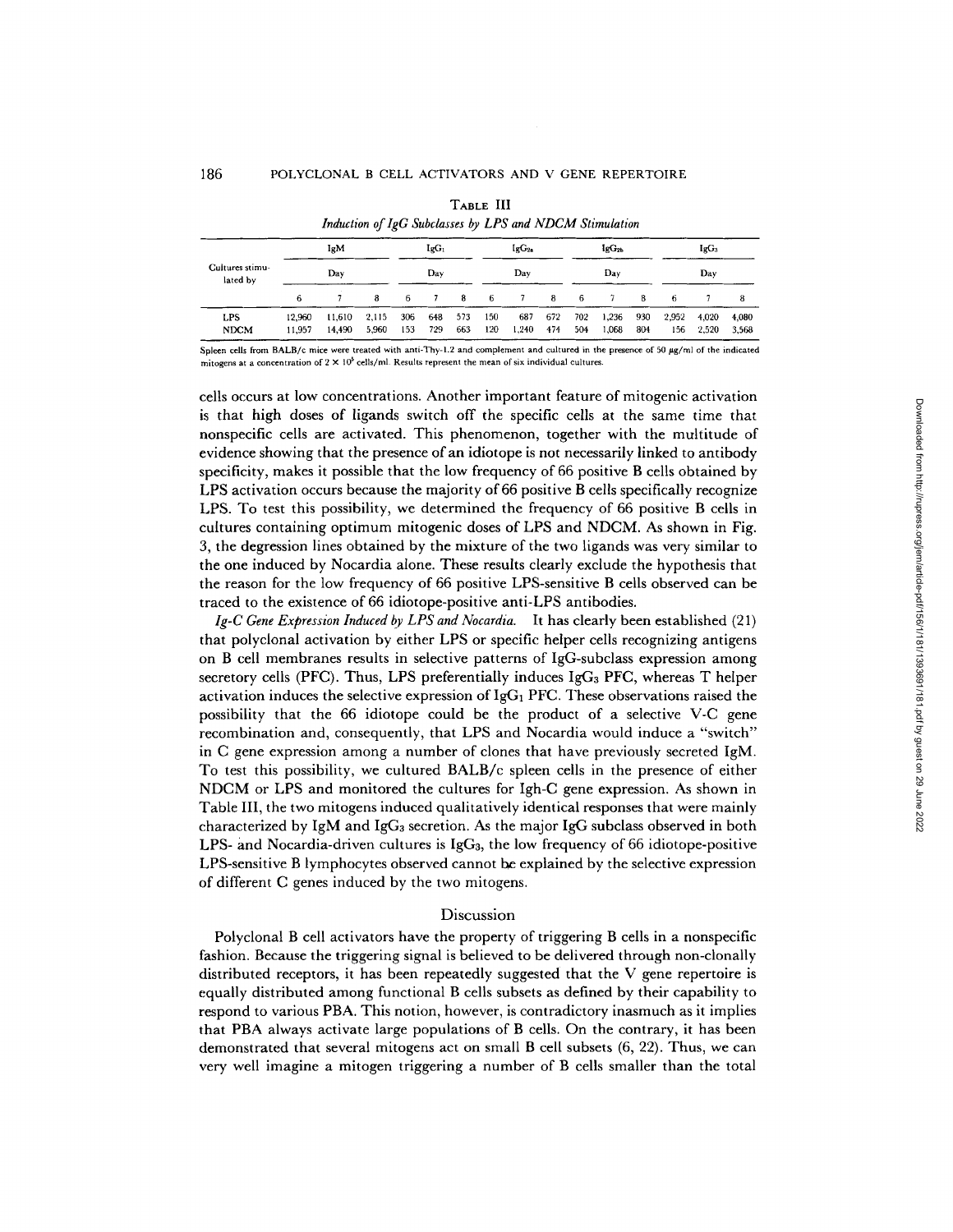number of V genes, and, consequently, the total repertoire can only be partially expressed. In this paper, we dealt with this problem by determining the absolute frequencies of idiotope-positive B cells sensitive to two mitogens. We chose to use LPS and NDCM because, first, they are both strong mitogens, and, second, they have been described as acting on separate B cells subsets (11). An analysis of mitogenreactive B cell subsets provides a complete description of the immune system with regard to the specific clones expressed within a B cell subset. As the frequency of a given specificity (antibody or idiotype) is determined in the absence of antigen, this analysis has the advantage of not being dependent on a particular protocol of immunization but rather reflecting the absolute frequency of competent B cells in a steady state. We found that the numbers of LPS- and NDCM-sensitive B spleen cells are similar (1/50 and 1/60, respectively), and therefore we could easily compare the repertoire induced by the two ligands. No significant differences were found in the frequency of  $\beta$ galactosidase-specific antibodies or in the absolute numbers of F6(51)-, 137-, and 395-positive Ig in the two B cell subsets. The frequency of the 66 Id, however, varied dramatically, depending on the mitogen added to the culture. It should be pointed out that our determination of the frequency of LPS-reactive B cell clones producing Ig recognized by  $F6(51)$  is similar to the one measured by Barnabé et al. (15), and, therefore, it seems unlikely that our results can be due to a faulty experimental protocol. Our determination of  $\beta$ galactosidase-specific B cells is significantly different from the one measured by Accolla and Celada (23). This is not surprising, however, because we measured frequencies in LPS-sensitive B cells, whereas they measured the number of  $\beta$ galactosidase-specific lymphocytes in mice primed in a thymus-dependent fashion. Because we also excluded the possibility that the low frequency of 66 Id-positive LPS-sensitive cells was only apparent beause of the existence of 66 positive anti-LPS antibodies, we are left with the conclusion that the V gene repertoire is not duly repeated on mitogen-reactive B cell populations. Stated another way, the implication of our findings is that the LPS-reactive pool of all B cells is not completely representative for all B cells in the spleen (18). Eichmann et al. (18) reached the opposite conclusion by observing that the frequency of A5A-positive LPS-reacting B cells was influenced by priming with antigen and anti-idiotype. On the basis of our results, however, it is clear that the data obtained with one specificity cannot, in all certainty, be extrapolated to the total B cell pool. In addition to this, it has been repeatedly demonstrated (21) that B cell populations sensitive to LPS and T helper cells overlap considerably, and it is therefore not surprising that antigen priming should affect the LPS-sensitive B cell subpopulation.

The simplest explanation for our finding that 66 Id is not randomly distributed among mitogen-reactive B cell subpopulations could be traced to the fact that this idiotypic specificity arises as a consequence of a recombination of a V gene with a particular C gene and that LPS and NDCM would induce the selective expression of different IgG subclasses. This hypothesis, however, seems untenable because, for us, both LPS- and NDCM-driven cultures produced mainly IgM and IgG<sub>3</sub> PFC. Thus, at the present, the mechanism responsible for the nonrandom distribution of idiotypes on mitogen-reactive subsets remains unresolved, and we can therefore only propose speculative hypothesis. During the course of differentiation, pre-B cells can respond to mitogenic signals at a time when Ig expression is not detectable. Consequently, it can be postulated that the pool of pre-B cells differentiate under the influence of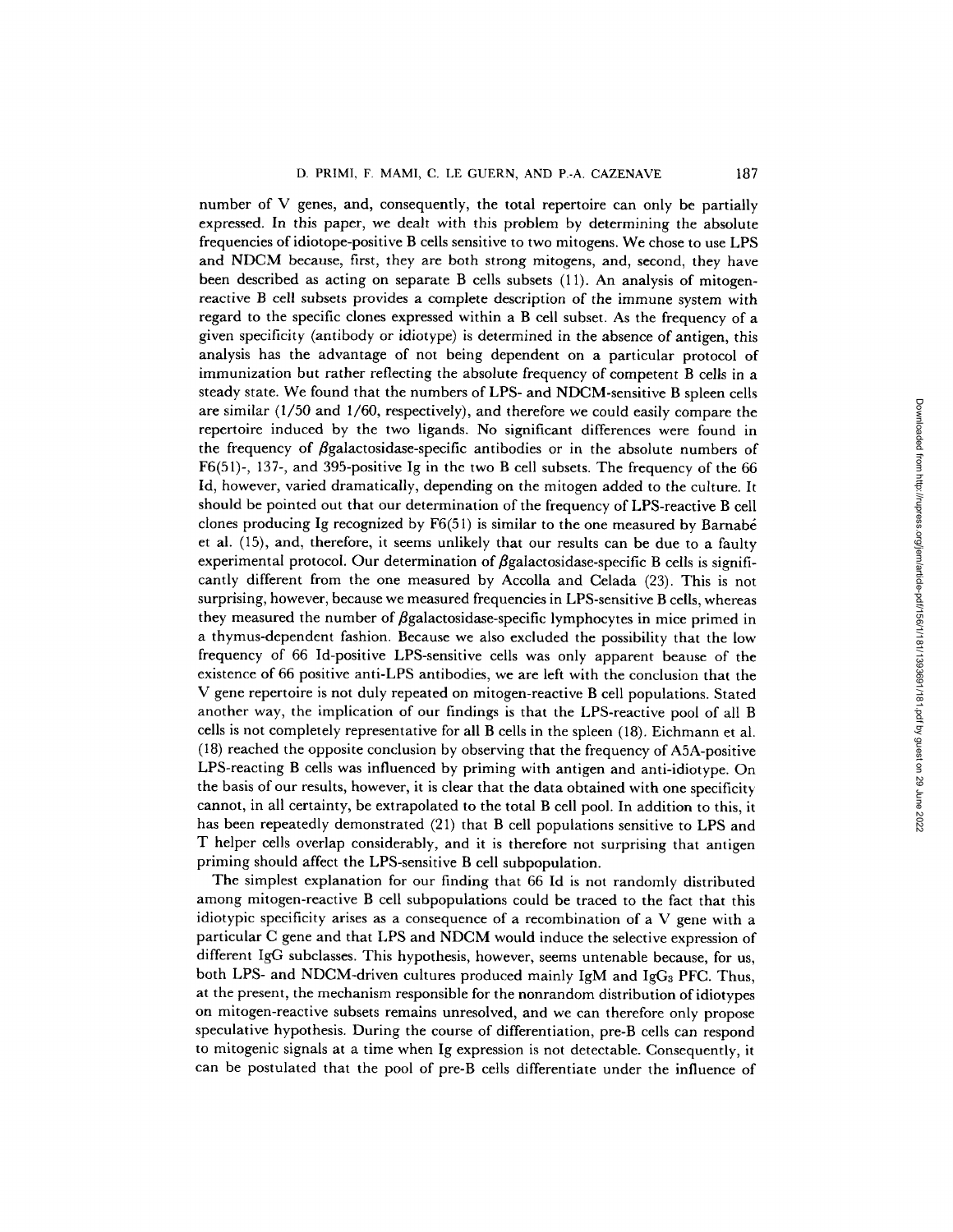## 188 POLYCLONAL B CELL ACTIVATORS AND V GENE REPERTOIRE

different internal mitogens and that the basis for the positive or negative selection for particular gene rearrangements could be traced to the nature of the internal mitogens. Indeed, it has already been demonstrated (24) that B cells and their precursors polyclonally express Ig variable region determinants on their membrane and that the encounter of pre-B cell precursor with these internal mitogens might have a profound influence on their subsequent expression of V genes. Among other alternatives, it can be proposed that mature B lymphocytes, regardless of their particular stage of differentiation, are multipotential in terms of the idiotopes they can express upon activation. The differential expression of idiotopes would then be explained by the ability of different stimuli to direct the genetic processes leading to the expression of a particular idiotope from the surface. This hypothesis is certainly far-reaching and needs to be tested in clonal cultures in which it can be demonstrated that the same clone of IgM-secreting cells can, in fact, produce different idiotopes, depending on the nature of the external stimuli.

Whatever the mechanism underlying the preferential expression of certain idiotopes on discrete B cell subpopulations, our findings caution not only against considering the repertoire of a mitogen-reactive B cell subpopulation as representative for the one of the complete B cell pool, but that they should also be taken into consideration when interpreting data obtained with thymus-dependent antigens. We would also like to stress that a considerable portion of 66, 137, or 395 Id-positive clones detected in our assay (60%, 70%, and 78%, respectively) do not possess anti- $\beta$ galactosidase activity (D. Primi et al., manuscript in preparation). This, therefore, is in accordance with recent data (25) showing that an important fraction of 460 Id-bearing molecules in nonimmunized mice lacks TNP-binding activity. In addition to this, in the 460 system it has also been demonstrated (15) that anti- (anti-idiotype) immunity leads to a 10-fold increase in precursor B frequencies with a comparatively lower increase in antibody-producing cells. All these evidences, therefore, indicate a great independence between Id-positive and antibody-producing precursors.

Finally, we would like to stress that the 66, 137, and 395 determinants are not expressed at detectable levels in the anti- $\beta$ galactosidase antibody response of BALB/c mice immunized against  $\beta$ galactosidase and therefore can be classified as private idiotopes. Our experiments, however, clearly demonstrated that these specificities not only are part of the idiotypic repertoire of all BALB/c mice tested but also that they can be induced to expression with a frequency similar to that of a public idiotope, i.e., 460. These observations, therefore, precisely dovetail with the notion that the potential idiotypic repertoire is more or less similar in all individuals of one species.

#### Summary

The experiments presented here were designed to investigate whether the idiotypic repertoire is equally distributed among B cells subpopulations as defined by mitogen reactivity. To this end we used lipopolysaccharides (LPS) and Nocardia delipidated cell mitogens (NDCM), which are two mitogens that have been described to act on different B cell subsets. The repertoire can be defined in quantitative terms as the frequency of B cells that are precursors for clones secreting immunoglobulin with a given specificity or with a determinate idiotype. We determined, therefore, the absolute frequency of LPS- and NDCM-sensitive B lymphocytes secreting immuno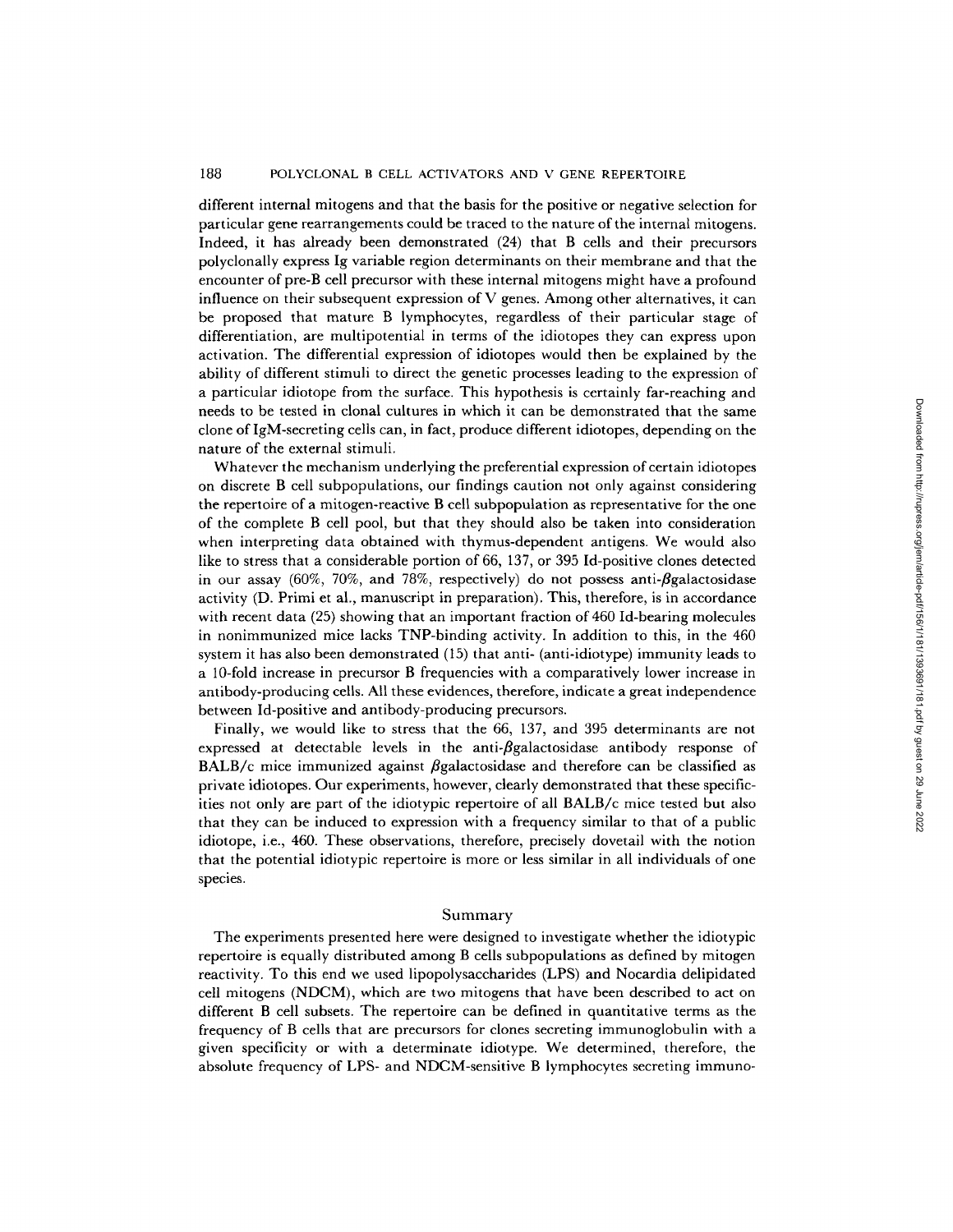globulin molecules that bear three idiotopes originally found on a monoclonal anti-  $\beta$ galactosidase antibody. Because the frequencies of B cells carrying one of these idiotopes are dramatically different in the LPS- and NDCM-sensitive B cells subsets, we conclude that the idiotypic repertoire is not randomly distributed among mitogenreactive B cell subpopulations.

We are grateful to Ms. Eliane Barbier for excellent assistance and to Dr. A. Coutinho and Dr. D. Juy for helpful discussions. This work was supported by the CNRS, ERA 070 851, the Fondation pour la Recherche Médicale franaise, and the Fondazione Anna Villa Rusconi.

*Received for publication 1 March 1982 and in revised form 2 April 1982.* 

# References

- 1. Andersson, B., and H. Blomgren. 1971. Evidence for thumus independent humoral antibody production in mice against polyvinylpyrrolidone and *E. coli* lipopolysaccharide. *Cell. ImmunoL* 2:411.
- 2. M611er, G., and G. Michael. 1971. Frequency of antigen-sensitive to thymus-independent antigens. *Cell. Immunol.* 2:309.
- 3. Andersson, J., O. Sjöberg, and G. Möller. 1972. Mitogens as probes for immunocyte activation and cellular cooperation. *Transplant. Rev.* 11:131.
- 4. Sjöberg, A., J. Andersson, and G. Möller. 1972. Lipopolysaccharide can substitute for helper cells in the antibody response *in vitro. Eur. J. Immunol.* 2:326.
- 5. Coutinho, A., and G. M611er. 1974. Immune activation of B cells. Evidence for "one nonspecific triggering signal" not delivered by Ig receptors. *Scand. J. Immunol.* 3:133.
- 6. Gronowicz, E., and A. Coutinho. 1975. Functional analysis of B cell heterogeneity. *Transplant. Rev.* 24:3.
- 7. Andersson, J., G. Möller, and O. Sjöberg. 1972. Selective induction of DNA synthesis in T and B lymphocytes. *Cell. Immunol.* 4:381.
- 8. Bona, C. 1976. Resemblance of blast response of C3H/He J mouse and rabbit spleen lymphocytes to B cell mitogenic components of *E. coli* cell walls. *Immunol. Commun.* 5:37.
- 9. Andersson, J., A. Coutinho, and F. Melchers. 1977. Frequencies of mitogen-reactive B cells in the mouse. I. Distribution in different lymphoid organs from different inbred strains of mice at different ages. *J. Exp. Med.* **145:**1511.
- 10. M611er, G. 1976. The V gene repertoire as revealed by polyclonal B cell activators. *Ann. Immunol. (Paris).* 127C:449.
- 11. Bona, C., A. Yano, A. Dimitriu, and R. G. Miller. 1978. Mitogenic analysis of murine Bcell heterogeneity.J. *Exp. Med.* 148:136.
- 19. Le Guern, C., F. Ben Aissa, D. Juy, B. Mariame, G. Buttin, and P.-A. Cazenave. 1979. Expression and induction of MOPC-460 idiotypes in different strains of mice. *Ann. Immunol. (Paris).* 130:293.
- 13. Primi, D., D. Juy, and P.-A. Cazenave. 1981. Induction and regulation of silent idiotype clones. *Eur..]. Immunol.* 11:393.
- 14. Andersson, J., A. Coutinho, and F. Melchers. 1977. Frequencies of mitogen-reactive B cells in the mouse. II. Frequencies of B cells producing antibodies which lyse sheep or horse erythrocytes and trinitrophenylated or nitroiodophenylated sheep erythrocytes.J. *Exp. Med.*  **145:1520.**
- 15. Barnabé, R. R., A. Coutinho, A. Carlos Martinez, and P.-A. Cazenave. 1981. Immune networks. Frequencies of antibody- and idiotype-producing B cell clones in various steady states.,]. *Exp. Med.* 154:552.
- 16. Gronowicz, E., A. Coutinho, and F. Melchers. 1976. A plaque assay for cell secreting Ig of a given type or class. *Eur. J. Immunol.* 6:588.